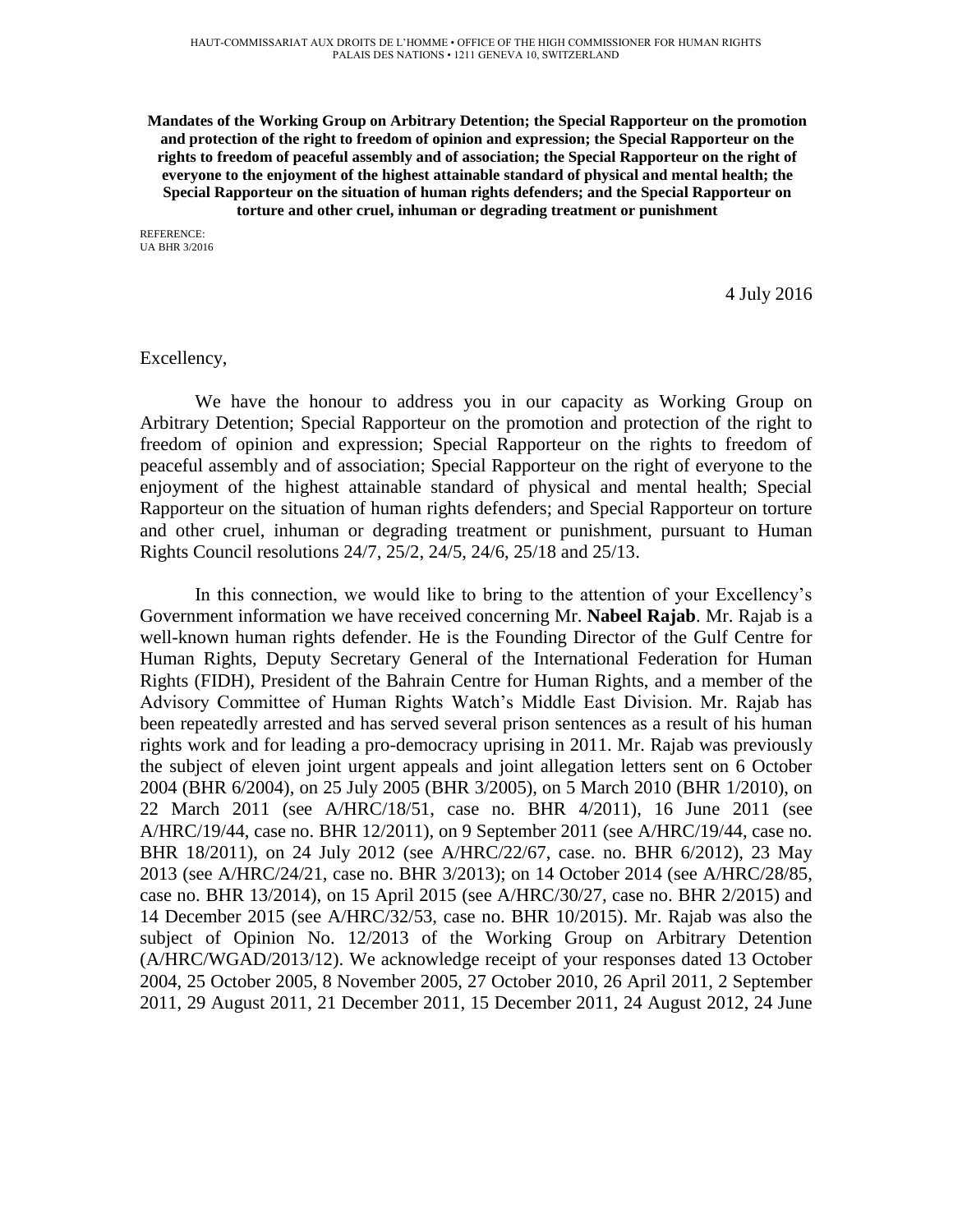2013, 24 November 2014, 18 May 2015 and 18 January 2016, however reiterate our concerns in the context of the information stated below.

According to the information received:

On 14 July 2015 Nabeel Rajab was released from prison following a royal pardon due to health reasons. He had served three months of a six month prison sentence on charges of "insulting a statutory body", "spreading rumours during a time of war" and "disseminating false news causing damage to public security". Before this he had been arrested on several occasions and served various prison sentences as a result of his human rights work. These have been addressed in previous communications of Special Procedures mandate-holders.

On 13 June 2016, at approximately 5:00 a.m., the Cybercrime Unit of the Bahraini Police Force entered the home of Mr. Nabeel Rajab's house in the village of Bani Jamra, near the capital Manama, without a search warrant and confiscated a number of electronic devices after raiding his house. Mr. Rajab was transferred to East Riffa Police Station and placed in solitary confinement.

On 14 June 2016 Mr. Rajab was transferred to the Public Prosecution which called for him to remain in custody for 7 days on accusations of "publishing and broadcasting false news that undermine the prestige of the State". While being in custody, Mr. Rajab reportedly requested a Quran; however he has been denied access to all reading materials and television. Mr Rajab has only been taken out of his cell to use toilet facilities. Mr. Rajab's family has been allowed to visit him once for fifteen minutes, during the meeting, a prison official was present and monitored their conversation. Mr. Rajab has not been permitted access to his lawyer.

On 21 June 2016, Mr. Rajab was examined by a doctor at the Bahrain Defence Hospital who stated that he needed surgical intervention to remove his gallstones, but he was denied a copy of the medical report. Later on the same day, Mr. Rajab appeared in a hearing before the Public Prosecutor and he explained that he was suffering severe pain due to chronic illnesses (gallstones and skin infections), and that his health status was deteriorating due to the isolation and unsanitary conditions of his detention. Mr. Rajab's family has provided him with cleaning products and sanitation items, however thus far, the prison authorities have denied Mr. Rajab access to these items.

The Public Prosecutor extended Mr. Rajab's detention for another 8 days under the accusations of "publishing and broadcasting false news that undermine the prestige of the State". The accusation reportedly related to interviews he gave in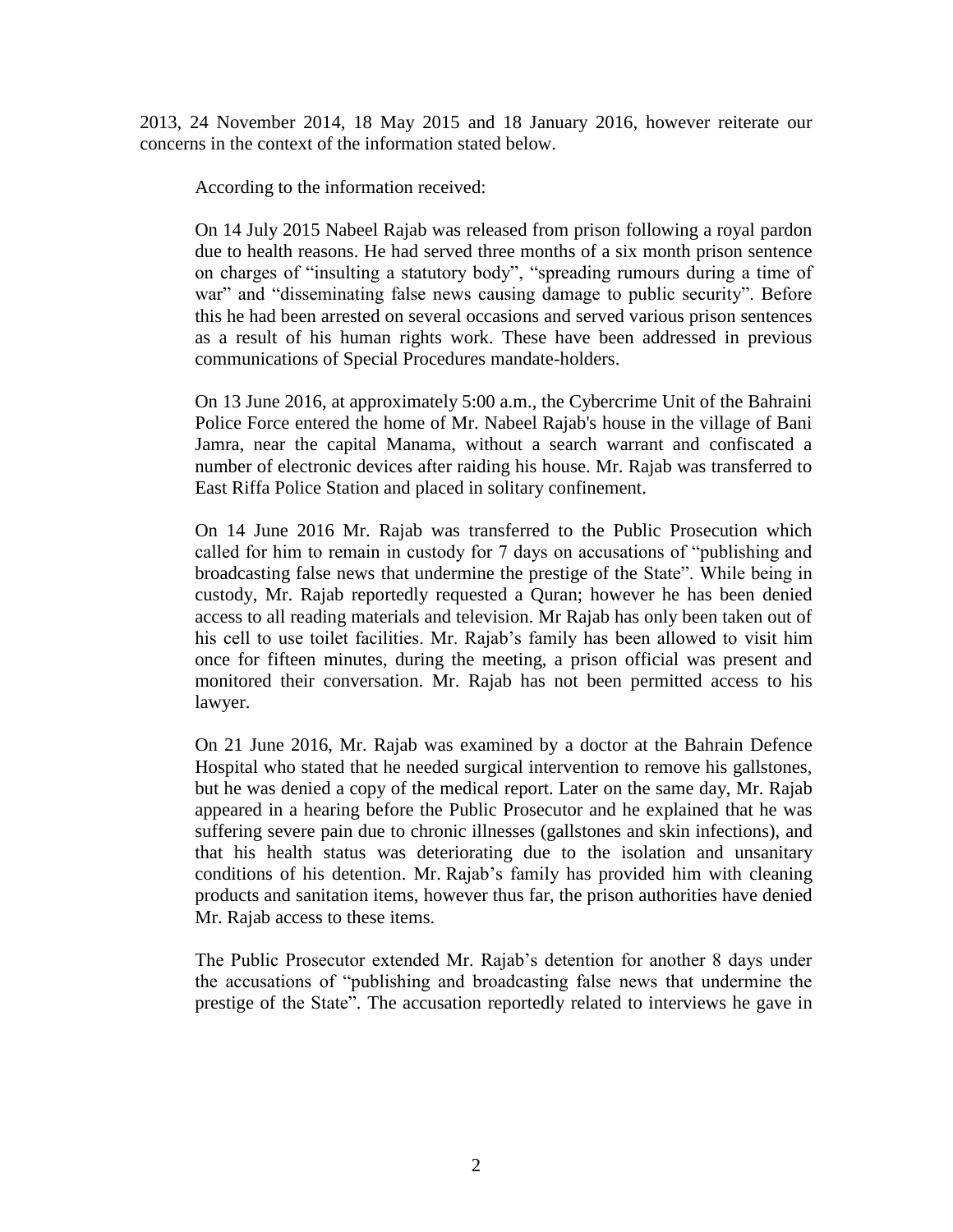early 2015 and 2016. Mr. Rajab was transferred to West Riffa Police Station the following day and has been held in prolongued solitary confinement since then.

On 26 June 2016, Mr. Rajab's lawyer was informed that the Public Prosecutor had referred old charges against Mr. Rajab to the court, in addition to his most recent charges. These former charges were first brought against Mr. Rajab in April 2015, in connection with comments made on social media regarding torture in Jau prison. Mr. Rajab was charged with "insulting a statutory body" under article 216 of the penal code. Mr. Rajab was also charged with "disseminating false rumours in times of war" under article 133 of the penal code in connection with comments made on social media regarding the Saudi-led military coalition's airstrikes in Yemen. These charges carry maximum sentences of ten years and three years, respectively. Mr. Rajab's first hearing is set for 12 July.

On 28 June, Mr. Rajab was brought to the Coronary Care Unit at the Bahrain Defence Force Hospital due to an irregular heartbeat, a condition he had not experienced prior to his detention.

Concern is expressed at the arbitrary arrest, detention and charges brought against of Mr. Rajab, as well as the raid of his residence and the confiscating of his personal electronic equipment, and the that these actions appear to be directly related to the exercise of the right to freedom of expression through his peaceful and legitimate activities advocating for human rights in Bahrain. Grave concern is expressed at the alleged placement of Mr. Rajab in prolongued solitary confinement and the consequent deterioration of his health status, which may require access to specialized medical treatment. Finally, wee express concern at the continued use of repressive legislation that constitute restrictions to the right to freedom of expression that are incompatible with international human rights law.

While we do not wish to prejudge the accuracy of these allegations, we would like to draw the attention of your Excellency's Government to the relevant international norms and standards that are applicable to the issues brought forth by the situation described above.

While we do not wish to express an opinion on whether or not the detention of Mr. Rajab is arbitrary, the above allegations appear to be in contravention of the right not to be deprived arbitrarily of his liberty as set forth in article 9 of the Universal Declaration of Human Rights (UDHR) and article 9 of the International Covenant on Civil and Political Rights (ICCPR), ratified by Bahrain on 20 September 2006, as well as the right to fair proceedings before an independent and impartial tribunal, as set forth in article 10 of the UDHR and article 14 of the ICCPR.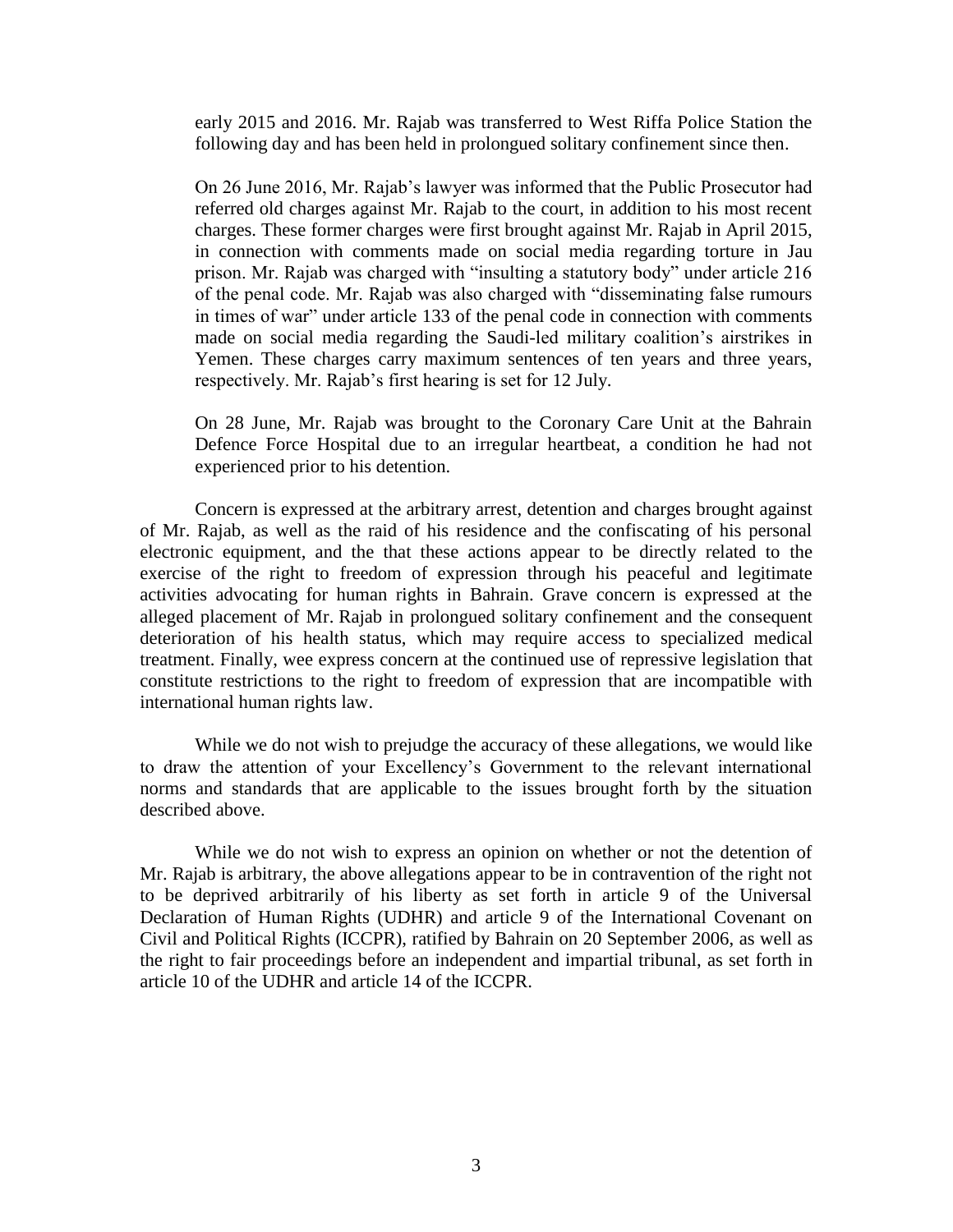We would also like to refer you to article 12 of the ICCPR, which establishes that States have an obligation to respect the right to health by, inter alia, refraining from denying or limiting equal access for all persons, including prisoners or detainees to preventive, curative and palliative health services. (Para.34).

We would also like to refer your Excellency's Government to articles 7of the ICCPR, which establishes that no one shall be subjected to torture or to cruel, inhuman or degrading treatment or punishment.

More specifically, we would like to refer to article 16 the Convention Against Torture (CAT) which Bahrain ratified on 6 March 1998, which provides that each State Party shall undertake to prevent in any territory under its jurisdiction other acts of cruel, inhuman or degrading treatment or punishment which do not amount to torture.With regards to the placement of Mr. Rajab in prolonged solitary confinement and the resulting deterioration of his health condition, we would like to refer Your Excellency's Government to the report by the Special Rapporteur on torture and other cruel, inhuman or degrading treatment or punishment (A/66/268), in which it is stated that the use of prolonged solitary confinement (beyond 15 days) in itself runs afoul of the absolute prohibition of torture and other ill-treatment. Furthermore, we would like to recall the updated United Nations Standard Minimum Rules for the Treatment of Prisoners (the Mandela Rules, 2015) which lay out generally accepted principles and practice in the treatment of prisoners and prison management. In particular, we would like to refer to Rules 43.1(b), 43.3, 44, 45 and 46 which refer to the use of disciplinary sanctions or restrictive measures, including solitary confinement, and the role of health-care personnel regarding any adverse effect of disciplinary sanctions or other restrictive measures on the physical or mental health of prisoners subjected to such sanctions or measures.

With respect to the charges brought against Mr. Rajab as a direct reaction to his expressions made online and offline, we would like to remind your Excellency's Government of the right to freedom of expression as guaranteed by articles 19 of the ICCPR. Paragraph 3 of article 19 sets out the requirement that any restrictions to the right to freedom of expression must be necessary, proportionate and prescribed by law. Criminalization of expression through repressive legislation, in particular criminal sanctions and imprisonment for libel and defamation or the requirement of truth with respect to expression are not deemed proportional with an effective exercise of the right to freedom of expression. In this respect, we reiterate the recommendations made in the report E/CN.4/2000/63. We moreover refer to the Human Rights Committee's General Comment 34, which states that in the context of political discourse the value placed by the Covenant upon uninhibited expression is particularly high. The mere fact that forms of expression are considered to be insulting to a public figure or to the state is not sufficient to justify the imposition of penalties (CCPR/C/GC/34).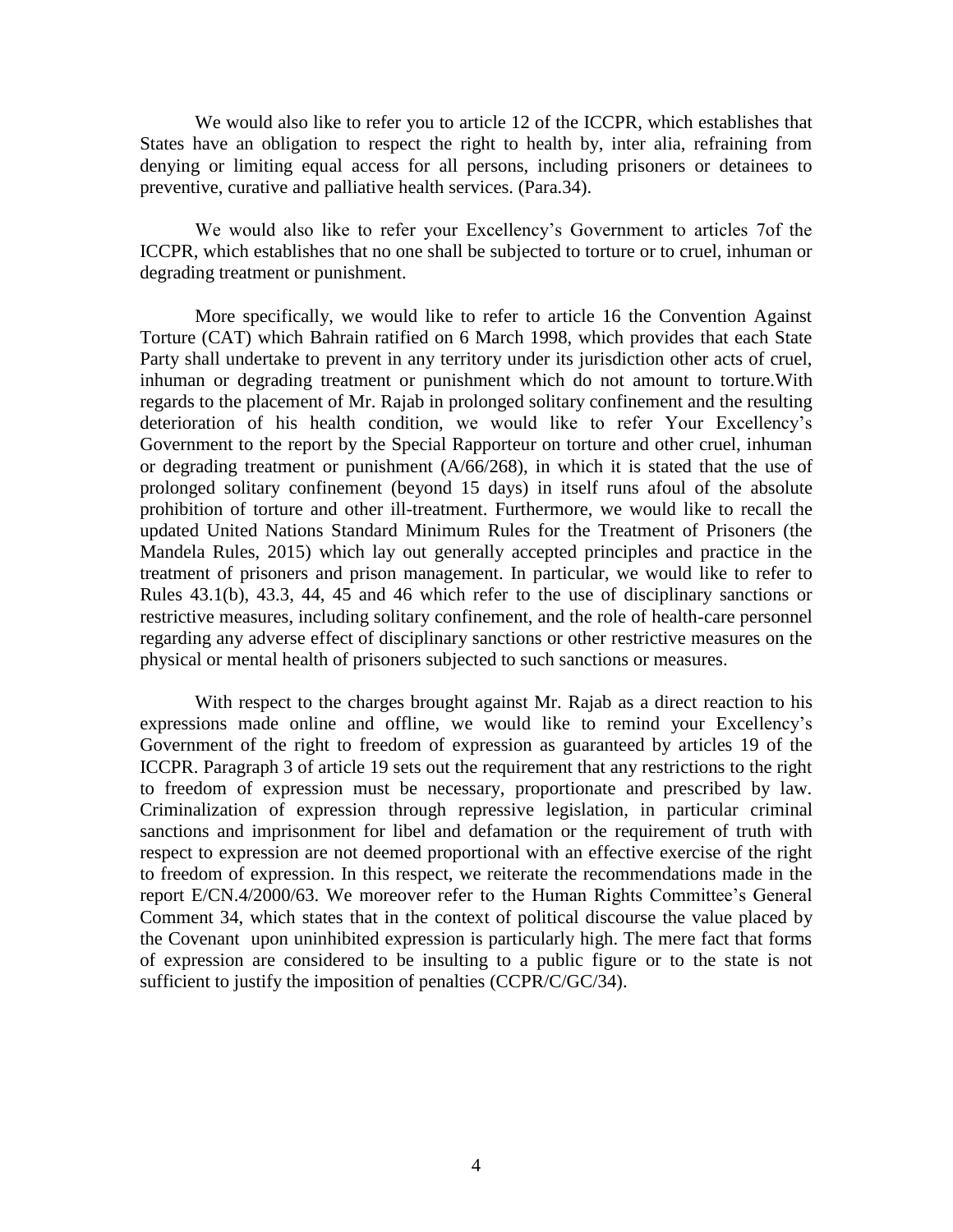We would also like to refer to the Declaration on the Right and Responsibility of Individuals, Groups and Organs of Society to Promote and Protect Universally Recognized Human Rights and Fundamental Freedoms, also known as the UN Declaration on Human Rights Defenders, in particular, articles 1, 2 6 and 12.

The full texts of the human rights instruments and standards recalled above are available on [www.ohchr.org](http://www.ohchr.org/) or can be provided upon request.

In view of the urgency of the matter, we would appreciate a response on the initial steps taken by your Excellency's Government to safeguard the rights of Mr. Rajab and call for his immediate release, in compliance with international instruments.

It is our responsibility, under the mandates provided to us by the Human Rights Council, to seek to clarify all cases brought to our attention, we would be grateful for your observations on the following matters:

- 1. Please provide any additional information and/or any comment(s) you may have on the above-mentioned allegations.
- 2. Please provide information concerning the legal grounds for the arrest and detention of Mr. Rajab, and how these are compatible with Bahrain's international human rights obligations, in particular with the conditions set by international human rights standards on the right to freedom of expression, as provided in article 19 of the International Covenant on Civil and Political Rights.
- 3. Please provide information concerning any steps that have been taken by your Excellency's Government to ensure the physical and psychological well-being of Mr. Rajab, in particular regarding access to adequate health care while in detention, including specialized treatment.
- 4. Please provide detailed information concerning the decision to place Mr. Rajab in solitary confinement, including the legal grounds for such measure, and how these are compatible with international norms and standards as stated, inter alia, in the ICCPR and the UNCAT. Please provide information on appeal or other procedures available to challenge such decision and how this has been made accessible to Mr. Rajab and his lawyers.
- 5. Please provide information about the legal basis for entering the home of Mr. Rajab's home and the confiscation of his electronic devices, and explain how these actions comply with international human rights law.